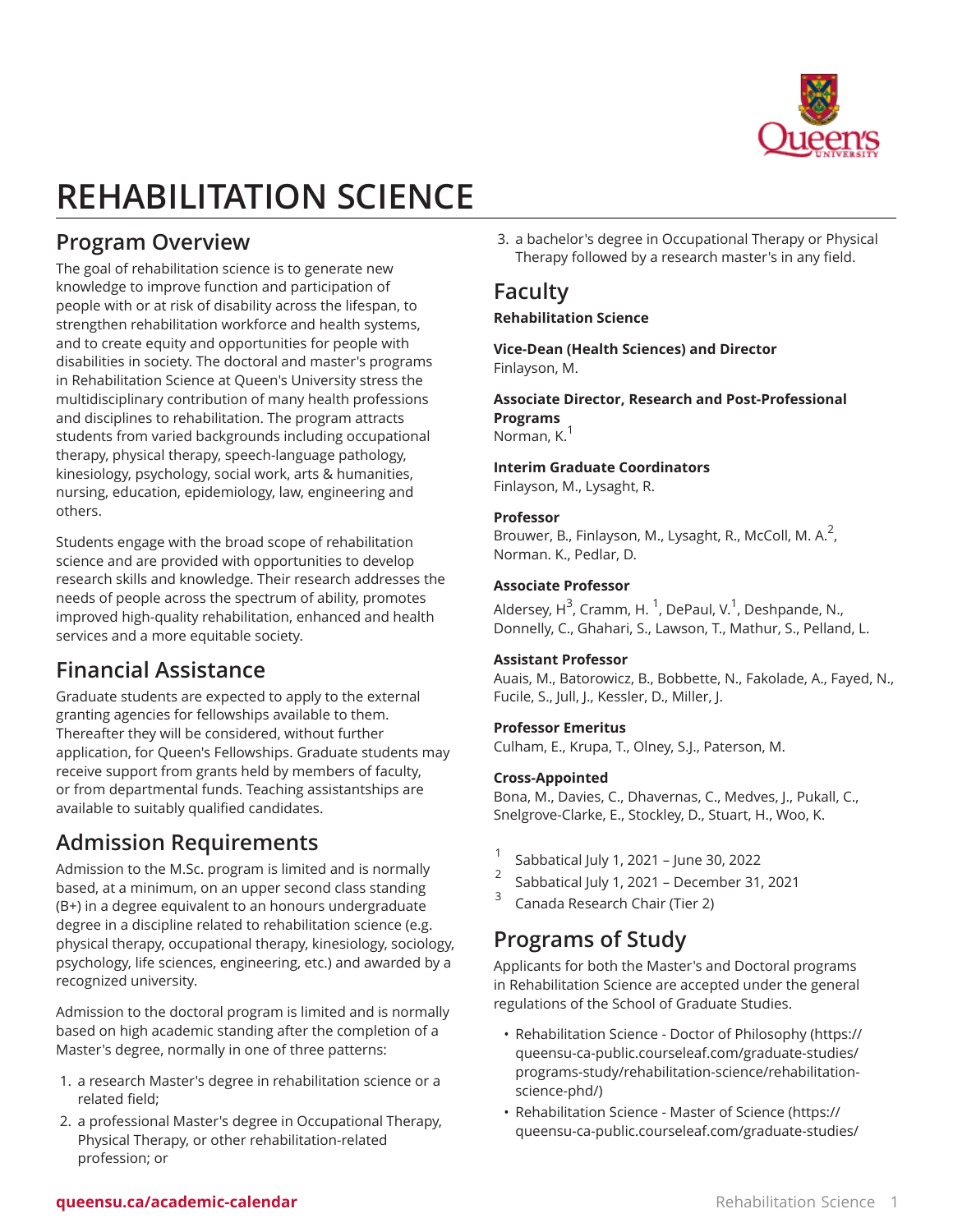

[programs-study/rehabilitation-science/rehabilitation](https://queensu-ca-public.courseleaf.com/graduate-studies/programs-study/rehabilitation-science/rehabilitation-science-ms/)[science-ms/\)](https://queensu-ca-public.courseleaf.com/graduate-studies/programs-study/rehabilitation-science/rehabilitation-science-ms/)

### **Courses**

Courses listed below represent the range of RHBS graduate rehabilitation science course offerings in the School of Rehabilitation Therapy. Not all courses will be offered in each academic year and the current calendar should be consulted for the term and instructor.

RHBS 810, 815, 822, 825, 826 and 921 are 1.5 credit unit courses. All other courses are 3.0 credit units except RHBS 899 and 999, which are 6. 0 credit units.

#### **RHBS 801/901 Motor Performance in Rehabilitation**

This seminar course examines theories of motor control and current literature relating to the neuromuscular, physiological, and biomechanical aspects of volitional movement. Motor performance outcomes will be discussed within the context of physical rehabilitation and motor control. Three term hours. Limited enrollment. Not offered 2021-22.

#### **RHBS 803 Seminar Program for M.Sc. Students**

Credit will be based upon attendance and participation in the departmental seminar program as well as sessions addressing specific issues relating to graduate education. In addition, each student will be required to present a seminar based upon his/her research work. (Pass/Fail). Fall and winter terms.

#### **RHBS 804/904 Rehabilitation Science**

This seminar course addresses foundational theory and contemporary issues in rehabilitation science, including research strategies, principles of measurement and ethical issues. Informed by the International Classification of Functioning, Disability and Health, the course highlights policy and research about functioning in people who may use rehabilitation services. Three-term hours; limited enrollment. Fall. N. Deshpande and S. Horgan

#### **RHBS 810 Fundamentals of Disability**

This lecture/seminar module provides an introduction to disability. The module examines the concepts of disability in a contemporary Canadian and international context. Topics include: definitions, models, history; classification and types of disability, disability prevalence and statistics; disability across the lifespan, including community and social participation; disability around the world. (1.5 credit units). Please check department for availability. Not offered 2021-22.

#### **RHBS 815 Community Based Rehabilitation**

This module prepares students to design, implement and evaluate community based rehabilitation (CBR) initiatives

for and with persons with disabilities globally. The historical development of CBR and its philosophical and theoretical underpinnings will be discussed, as will the current international development landscape. (1.5 credit units). Contact department for availability. Not offered 2021-22. EXCLUSIONS: RHBS 877, RHBS 977

#### **RHBS 822 Knowledge Translation Foundations**

This module examines the foundations of knowledge translation (KT) in health care. Topics include terms, definitions, frameworks and approaches to KT; specific issues related to KT in rehabilitation science; barrier and facilitators to KT; KT interventions and evaluations, and developing KT plans. (1.5 credit units). Contact department for availability.

#### **RHBS 825 Regression Analysis**

Students will gain fundamental knowledge of regression analyses as used in rehabilitation/health research, and practical skills to conduct such analyses. Topics include correlation, basic linear regression, multivariate linear regression, and logistic regression. SPSS, statistical software will be used throughout the course. (1.5 credit units). Not offered 2021-22.

PREREQUISITE: undergraduate statistics. EXCLUSION: RHBS 834/RHBS 934

#### **RHBS 826 Validation and Reliability Testing**

Students will gain fundamental knowledge of validity and reliability testing and practical skills to conduct such analyses. Topics on reliability testing include correlation, coefficients of variation, Intraclass correlation coefficients, Bland Altman Analysis, and Generalizability Theory. SPSS statistical software will be used. (1.5 credit units). Contact department for availability. Not offered 2021-22. PREREQUISITE: undergraduate statistics EXCLUSION: RHBS 834/ RHBS 934

#### **RHBS 833/933 Research Methods**

This course emphasizes the intersection between theoretical background and rationale, and research design for quantitative and qualitative methods used in rehabilitation science research. Topics include development of the research question and problem statement, rationale, appropriate literature review, and research design. Fall. C Donnelly and N. Fayed

#### **RHBS 834/934 Statistics**

A seminar course which will acquaint the student with the concepts and principles of quantitative statistical analysis including parametric and nonparametric methods. Students may present various topics throughout the course and critically evaluate research in their area of study. Three term hours; lectures/seminars. Limited enrollment. Not offered 2021-22.